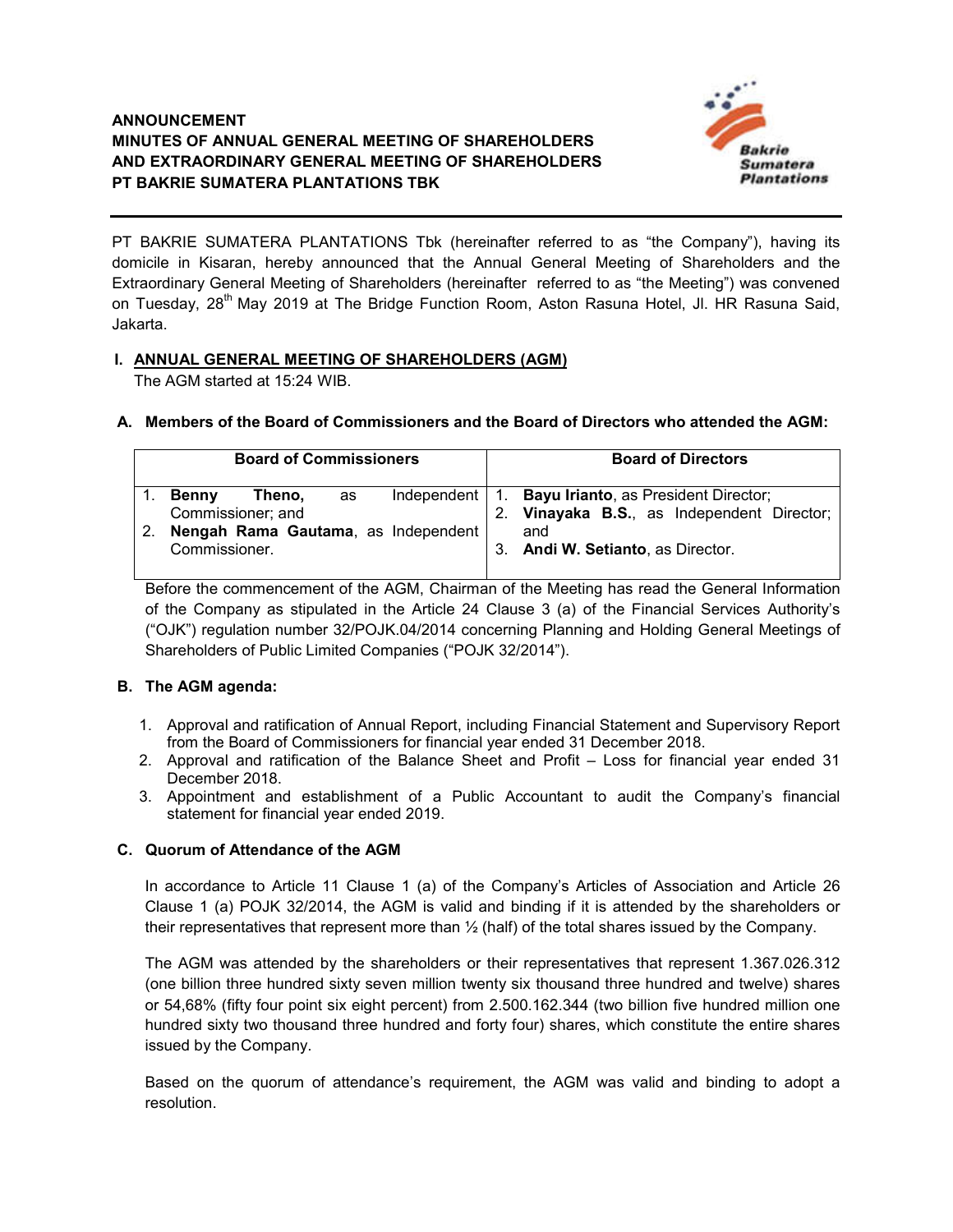# **D. Resolutions of the AGM**

| <b>First Agenda</b>                                                                                   |                                                                       |         |                     |
|-------------------------------------------------------------------------------------------------------|-----------------------------------------------------------------------|---------|---------------------|
| of<br><b>Numbers</b>                                                                                  | 4 person                                                              |         |                     |
| <b>Shareholders</b><br>asking                                                                         |                                                                       |         |                     |
| questions                                                                                             |                                                                       |         |                     |
| Voting result                                                                                         | Affirmative                                                           | Abstain | Against             |
| The AGM approved                                                                                      | 1.342.007.195 (one billion                                            | None    | 25.019.117 (twenty  |
| with major votes.                                                                                     | Three hundred forty two                                               |         | million<br>five     |
|                                                                                                       | million seven thousand one                                            |         | nineteen thousand   |
|                                                                                                       | hundred ninety five) shares                                           |         | hundred<br>one      |
|                                                                                                       | or 98,17 % (ninety eight                                              |         | seventeen) shares   |
|                                                                                                       | point one seven percent)                                              |         | or 1,83% (one point |
|                                                                                                       | from the entire number of                                             |         | three<br>eight      |
|                                                                                                       | legally voting shares presents                                        |         | percent) from the   |
|                                                                                                       | in the AGM.                                                           |         | entire number of    |
|                                                                                                       |                                                                       |         | legally<br>voting   |
|                                                                                                       |                                                                       |         | shares presents in  |
|                                                                                                       |                                                                       |         | the AGM.            |
| Resolution<br>for<br>Approved and ratified of Annual Report, including Financial Statement and<br>the |                                                                       |         |                     |
| first agenda of the                                                                                   | Supervisory Report from the Board of Commissioners for financial year |         |                     |
| AGM                                                                                                   | ended 31 December 2018.                                               |         |                     |

| <b>Second Agenda</b>      |                                                                                                                                            |         |                     |
|---------------------------|--------------------------------------------------------------------------------------------------------------------------------------------|---------|---------------------|
| Numbers of Shareholders   | None                                                                                                                                       |         |                     |
| asking questions          |                                                                                                                                            |         |                     |
| Voting result             | Affirmative                                                                                                                                | Abstain | Against             |
|                           | 1.342.007.195<br>(one                                                                                                                      | none    | 25.019.117 (twenty  |
|                           | billion Three hundred                                                                                                                      |         | million<br>five     |
|                           | forty two million seven                                                                                                                    |         | nineteen thousand   |
|                           | thousand one hundred                                                                                                                       |         | hundred<br>one      |
|                           | ninety five) shares or                                                                                                                     |         | seventeen) shares   |
|                           | 98,17 % (ninety eight                                                                                                                      |         | or 1,83% (one point |
|                           | point<br>one<br>seven                                                                                                                      |         | eight<br>three      |
|                           | percent) from the entire                                                                                                                   |         | percent) from the   |
|                           | number of legally voting                                                                                                                   |         | entire number of    |
|                           | shares presents in the                                                                                                                     |         | legally<br>voting   |
|                           | AGM.                                                                                                                                       |         | shares presents in  |
|                           |                                                                                                                                            |         | the AGM.            |
|                           |                                                                                                                                            |         |                     |
| Resolution for the second | Approved and ratified of the Balance Sheet and Profit - Loss for                                                                           |         |                     |
| agenda of the AGM         | financial year ended 31 December 2018 and to give release and                                                                              |         |                     |
|                           | discharge (acquit et de charge) to the members of the Board of                                                                             |         |                     |
|                           | Directors and Board of Commissioners for management and                                                                                    |         |                     |
|                           | supervision performed during the Financial Year ended 31 December<br>2018, provided that such acts were reflected in the Annual Report and |         |                     |
|                           | Financial Statement of the Company for the year ended 31 December                                                                          |         |                     |
|                           |                                                                                                                                            |         |                     |
|                           | 2018 and did not contravene with the applicable laws and regulations.                                                                      |         |                     |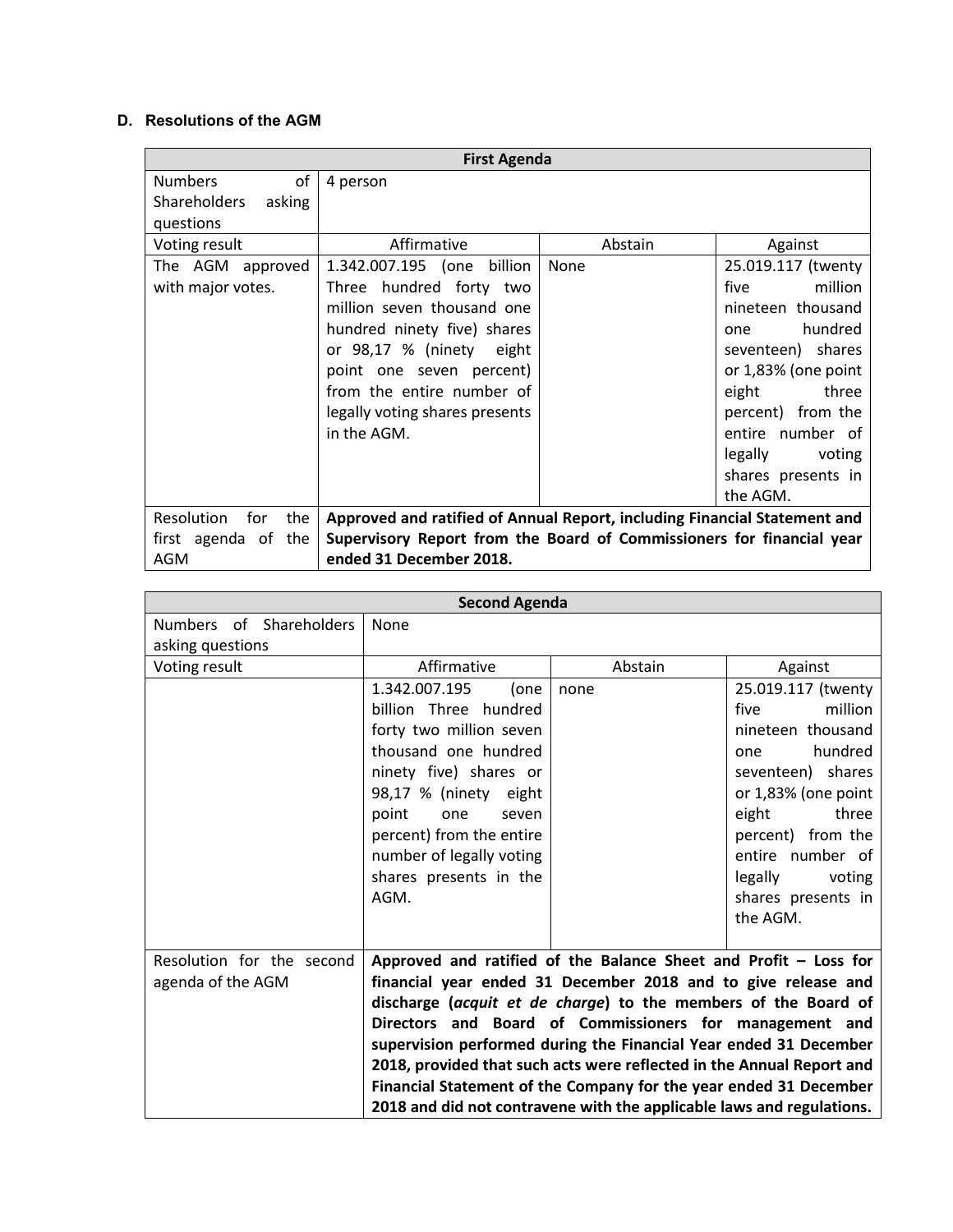| <b>Third Agenda</b>      |                                                                       |         |                       |
|--------------------------|-----------------------------------------------------------------------|---------|-----------------------|
| Numbers of Shareholders  | 1 person                                                              |         |                       |
| asking questions         |                                                                       |         |                       |
| Voting result            | Affirmative                                                           | Abstain | Against               |
|                          | 1.343.265.445 (one billion                                            | none    | 23.760.867 (twenty    |
|                          | Three hundred forty three                                             |         | three million seven   |
|                          | million two hundred sixty                                             |         | hundred<br>sixty      |
|                          | four<br>thousand<br>five                                              |         | thousand<br>eight     |
|                          | hundred forty five) shares                                            |         | hundred<br>sixty      |
|                          | or 98,26% (ninety eight                                               |         | seven) shares or      |
|                          | point two six percent)                                                |         | 1,74% (one point      |
|                          | from the entire number of                                             |         | seven four percent)   |
|                          | legally voting<br>shares                                              |         | from the<br>entire    |
|                          | presents in the AGM.                                                  |         | number of legally     |
|                          |                                                                       |         | voting<br>shares      |
|                          |                                                                       |         | the<br>in<br>presents |
|                          |                                                                       |         | AGM.                  |
|                          |                                                                       |         |                       |
|                          |                                                                       |         |                       |
| Resolution for the third | Approved to grant full authority and power to the Board of            |         |                       |
| agenda of the AGM        | Commissioners of the Company to appoint a Public Accountant Office to |         |                       |
|                          | conduct an audited financial statement for the year ended 2018 and    |         |                       |
|                          | other period in year ended 2019, if deemed necessary, to appoint      |         |                       |
|                          | another Public Accountant Office, as long as it meets the determined  |         |                       |
|                          | requirements at the AGM and to specified the honorarium.              |         |                       |

The AGM was concluded at 17.00 Western Indonesian Time.

### **II. EXTRAORDINARY GENERAL MEETING OF SHAREHOLDERS (EGM)**

The EGM started at 17:05 WIB.

### **A. Members of the Board of Commissioners and the Board of Directors who attended the EGM:**

| <b>Board of Commissioners</b> |                                             |                             | <b>Board of Directors</b> |                |                                                                                                  |
|-------------------------------|---------------------------------------------|-----------------------------|---------------------------|----------------|--------------------------------------------------------------------------------------------------|
|                               | <b>Benny</b>                                | Theno.<br>Commissioner; and | as                        | 2 <sub>1</sub> | Independent   1. Bayu Irianto, as President Director;<br>Vinayaka B.S., as Independent Director; |
|                               |                                             |                             |                           |                |                                                                                                  |
|                               | Nengah Rama Gautama, as Independent  <br>2. |                             |                           |                | and                                                                                              |
|                               | Commissioner.                               |                             |                           | 3.             | Andi W. Setianto, as Director.                                                                   |

## **B. The EGM agenda:**

 Approval to amend Clause 3 of the Company's Articles of Association regarding the objectives, purpose and primary business of the Company to conform with the Central Agency on Statistics Regulation Number 19 Year 2017 regarding the Amendment of the Central Agency on Statistics Regulation Number 95 Year 2015 regarding Standard Indonesian Business Field Classification.